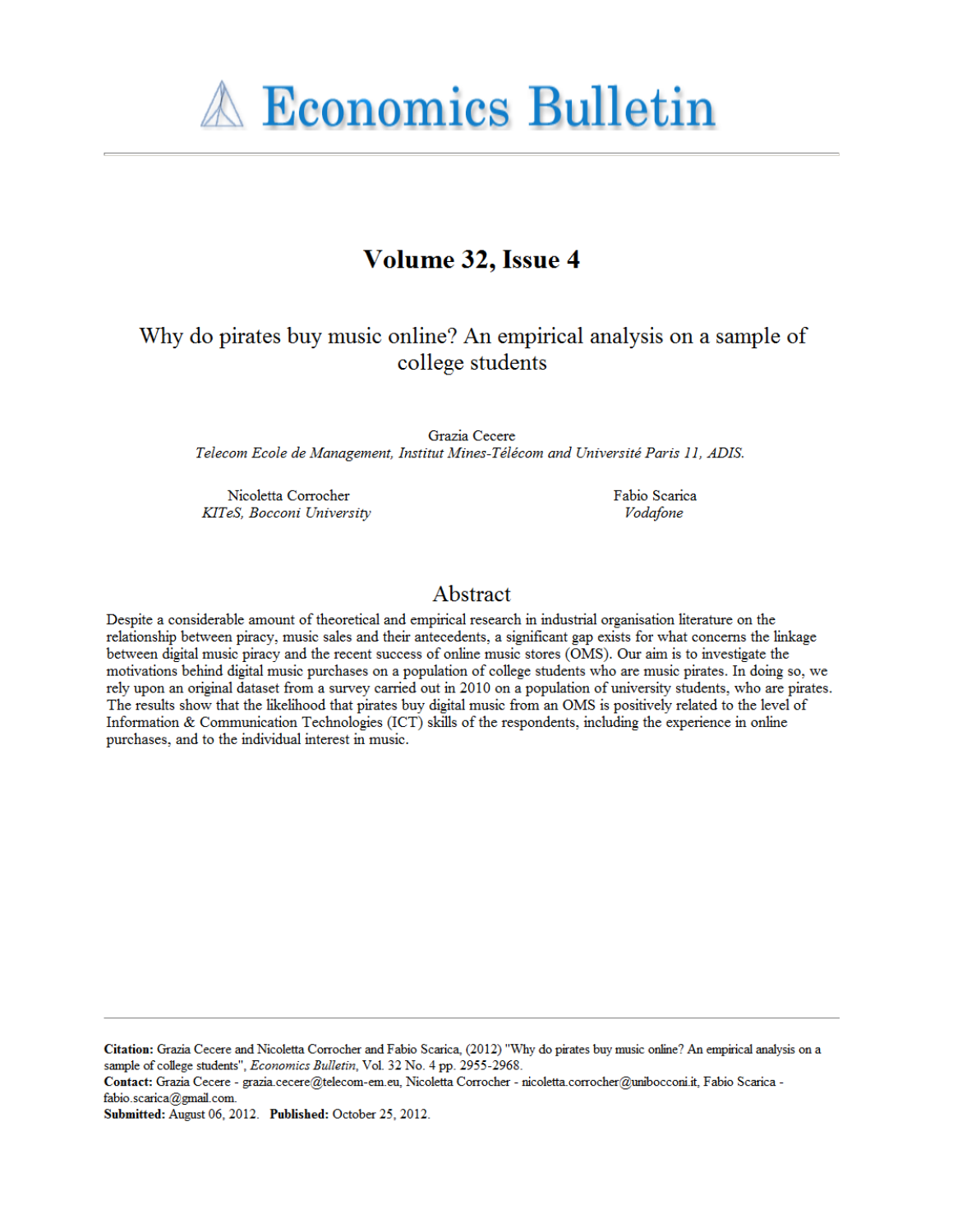

# **Submission Number:EB-12-00580**

Why do pirates buy music online? An empirical analysis on a sample of college students

> Grazia Cecere Telecom Ecole de Managament, Institut Mines-Telecom

Nicoletta Corrocher KITeS, Bocconi University Fabio Scarica Vodafone

## Abstract

Despite a considerable amount of theoretical and empirical research in industrial organisation literature on the relationship between piracy, music sales and their antecedents, a significant gap exists for what concerns the linkage between digital music piracy and the recent success of online music stores (OMS). Our aim is to investigate the motivations behind digital music purchases on a population of college students who are music pirates. In doing so, we rely upon an original dataset from a survey carried out in 2010 on a population of university students, who are pirates. The results show that the likelihood that pirates buy digital music from an OMS is positively related to the level of Information & Communication Technologies (ICT) skills of the respondents, including the experience in online purchases, and to the individual interest in music.

Submitted: Aug 06 2012. Revised: October 25, 2012.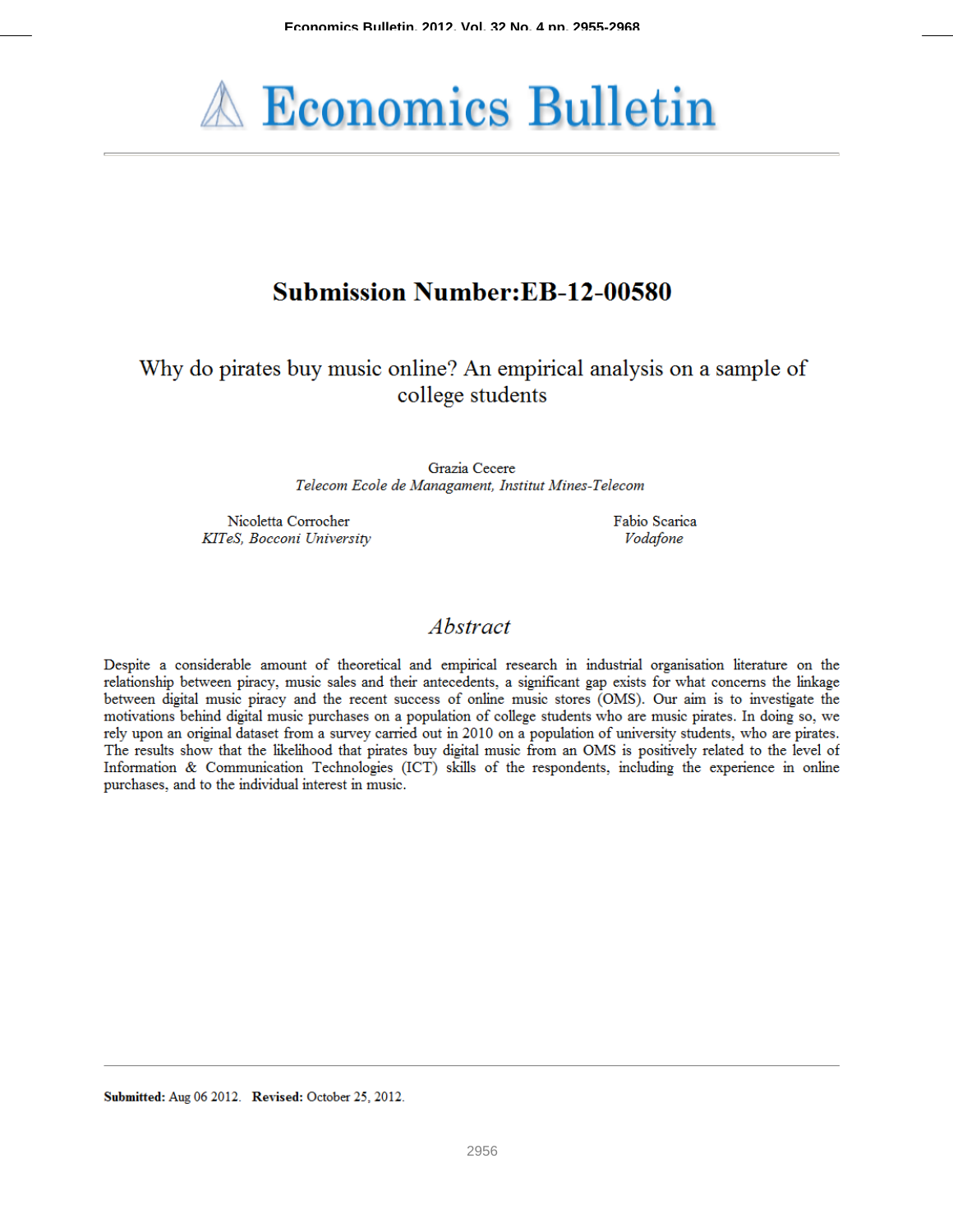The effect of piracy on social welfare is controversial (Rob and Waldfogel, 2006; Sundararajan, 2004). Scholars agree that, even in presence of some positive effects, piracy harms the industry's revenues (Peitz and Waelbroeck, 2006b; Oberholzer-Gee and Strumpf, 2007). This means that the losses in sales deriving from piracy are not compensated by the benefits deriving from the so-called sampling effect, i.e. an increase in revenues due to the fact that file sharing induces a better match between consumers' tastes and their willingness to pay. Therefore, illegally downloadable music is generally considered quite a close substitute for music purchased legally (Peitz and Waelbroeck, 2005).

In 2010, global recorded music sales amounted to \$15.9 billion, with trade revenues registering a decline of 8.4% compared to the previous year; 57% of this loss was due to the world's two biggest markets (the U.S. and Japan). Indeed, in the US overall sales fell by 10%, while Japan saw an overall market decline of 8.3% (IFPI, 2012). Between 2004 and 2009 global music sales fell by almost 30% (Connolly and Krueger, 2005; Kennedy, 2006). Representatives of the industry ascribe this situation to the presence of widespread piracy all over the world. Moreover, around 37% of all CDs purchased in 2005 were pirated and during the same year almost 20 billion songs were illegally downloaded (Kennedy, 2006), mostly from P2P networks. Nevertheless, the digital environment has also been an important source of opportunities for the music industry. The birth of iTunes marked the beginning of an astonishing growth for legal digital music purchases. In 2009, 27% of the music industry's global revenues came from digital channels, (reporting a 12% increase compared to 2008 (Kennedy, 2010). On the whole, the increase in the value of digital music market for the period 2004-2010 was around 1000%, with online and mobile revenues accounting for around 40% of music sales in the U.S. (Moore, 2011).

In dealing with music piracy, a growing number of empirical studies examine the relationship between online file sharing and off-line purchases, without considering the effect on the online sales of digital music. Only a recent paper by Waldfogel (2010) considers the displacement effect of piracy on the sales of digital music by iTunes. Apart from this contribution, very little attention has been paid to the phenomenon of digital music purchases and, more specifically, to the success achieved by some online music stores (OMS) in relation to piracy. This represents an interesting line of inquiry, since OMS have become more and more successful over time, even if they sell a good that has a very close substitute freely available on peer-to-peer (P2P) networks. Firstly, it is important to understand whether the success obtained by OMS is due only to a change in consumption habits, or if it actually represents a tangible opportunity for the industry to weaken the impact of piracy. Second, if the latter proves to be true, one becomes immediately interested in assessing the determinants and the motivations of this phenomenon. The present paper examines the reasons why consumers who illegally download music from the Internet also buy music from OMS. In doing so, it relies on an original dataset from a survey carried out in 2010 on a population of university students.

### **2. Piracy and music sales: review of the literature, research issues and hypotheses**

The relationship between the traditional production as well as distribution of music products and the emergence of the digital environment has been analyzed in depth by the industrial organization (IO) literature (Leyshon, 2001; Peitz and Waelbroeck, 2006b). Theoretical models have mainly focused on the relationship between CD sales and physically pirated copies, also accounting for the positive direct and indirect network externalities that piracy can induce on the demand for legally sold products, (Hui and Png, 2003) and for the impact of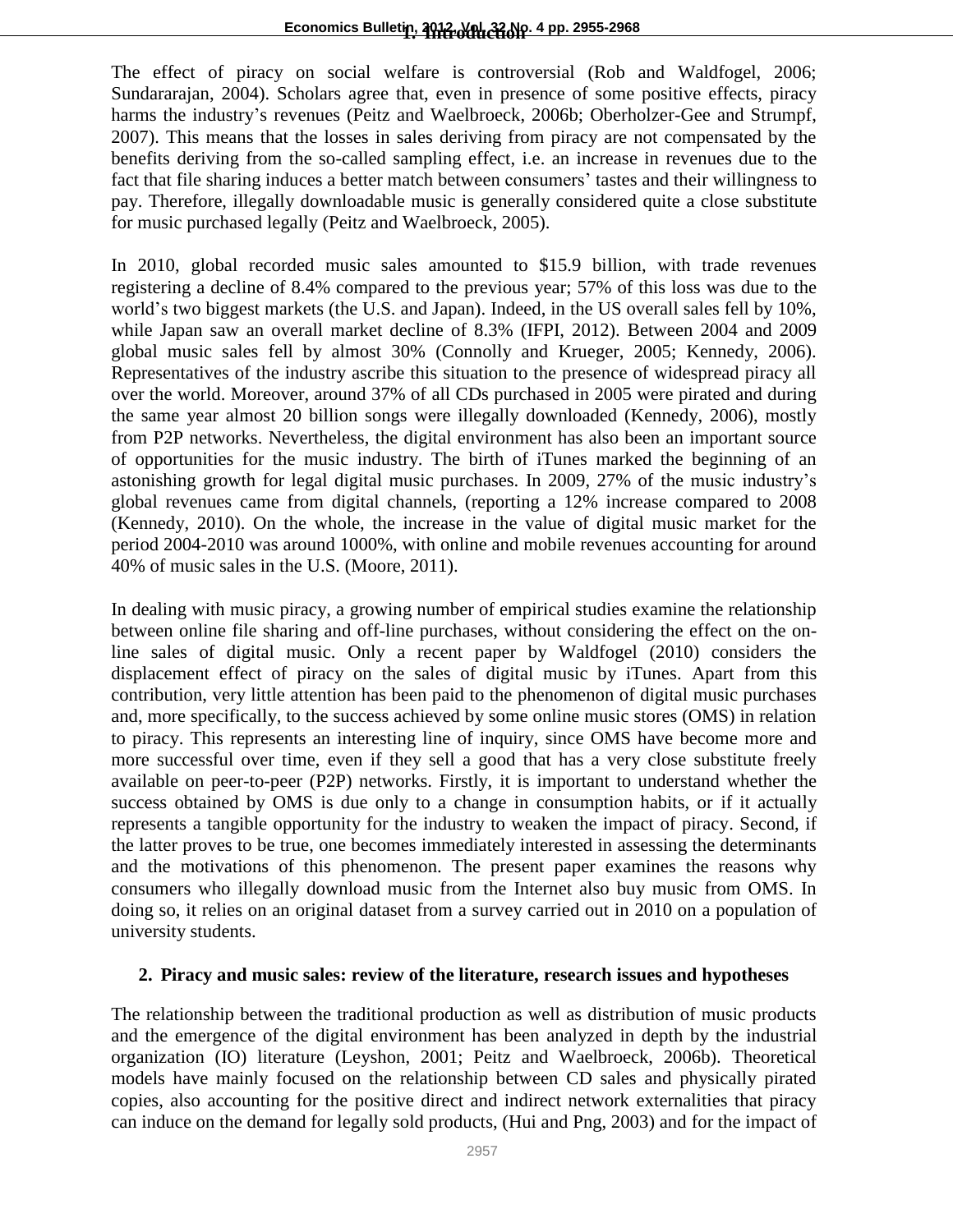P2P networks on the n**Economics Bulletin, 2012, Vol. 32 No. 4 pp. 2958** PV a few papers address the case in which both legal and illegal distribution of music takes place over the Internet. An important exception is the article by Bhattacharjee et al. (2003), who show that offering music online is always beneficial to legal sellers, as it enables them to compete more effectively with illegal networks. Starting from the existing models, scholars have investigated empirically the effects that illegal download and file sharing activities have on legal sales of offline music. Zentner (2006) finds that people who regularly download music illegally online are also more likely to buy music off-line. For users of P2P systems, piracy reduces the probability of buying music, thus explaining a drop in music sales ranging from 7.8% to 14.5%. These results are in line with Rob and Waldfogel (2006), who find that downloading reduces per capita music expenditures from \$126 to \$101 but raises per capita consumers' surplus by \$70. Peitz and Waelbroeck (2004) and Liebowitz (2005) examine the trend of music sales and file sharing activities over time and find that illegal downloads have an important role in explaining the decline in CD sales in the U.S. market. More recently, Waldfogel (2010) considers the displacement effect of piracy on the sales of digital music by iTunes and finds that the displacement rates of online sales ranges between -0.15 and -0.3. Against the dominant evidence on the negative effects of piracy on offline music sales, Oberholzer-Gee and Strumpf (2007) show that the estimated effect of file sharing on sales is not significant and conclude that most P2P users were individuals who, in the absence of file sharing, would not have bought the music they downloaded. Finally, Mortimer et al. (2012) demonstrate that file-sharing has increased the popularity of smaller artists and has positively affected the demand for their live performances, while revenues from concert revenues for well-known artists appear to have been largely unaffected by file-sharing.

Since the emergence and success of OMS could represent an important change in consumption habits supporting the legal consumption of music, thus reducing piracy, it is interesting to assess the determinants of this phenomenon. The vast majority of the literature on piracy assumes that consumers attach a higher value to the original (physical) copy of a good. Many scholars expect a CD to have a higher intrinsic value than a digital music file, since consumers might be interested in aspects like the design of the cover and the presence of the lyrics (Peitz and Waelbroeck, 2006a). Finally, studies investigating software piracy (Conner and Rumelt, 1991; Givon et al. 1995) suggest that the higher value attached to the original copy might also derive from the presence of additional services, manuals etc. However, when we compare legally purchased online music and digital pirated copies it is reasonable to argue that such differences are negligible. A user who buys songs from an OMS owns a good with the same set of characteristics as the pirated copy available on P2P networks. Both goods are in digital format and can be considered very close substitutes. Therefore we intend to analyze why consumers should pay a price for a good that is freely available by investigating the motivations that lead pirates to buy music online.

The first motivation behind online music purchases has to do with the level of interest in music as such and with the users' willingness to reward their favourite artists. In order to demand a given digital product (whether pirated or legitimate), a consumer must like the product so that the utility derived from its consumption offsets the price (if any) paid and/or the associated transaction costs (OECD, 2009). Rob and Waldfogel (2006) show that an interest in music influences both piracy and the purchase of CDs. Zenter (2006) finds that individuals who listen to pirated digital music are more likely to buy music offline. Similarly, Andersen and Frenz (2010) find that an interest in music influences both the purchase of CDs and the diffusion of paid for electronically-delivered music. Furthermore, individuals who illegally download music can discover new titles and increase their consumption of CDs or of music bought from OMS (Bounie et al., 2005), in case their interest in music impacts positively on their willingness to pay. The utility/value an individual assigns to a product is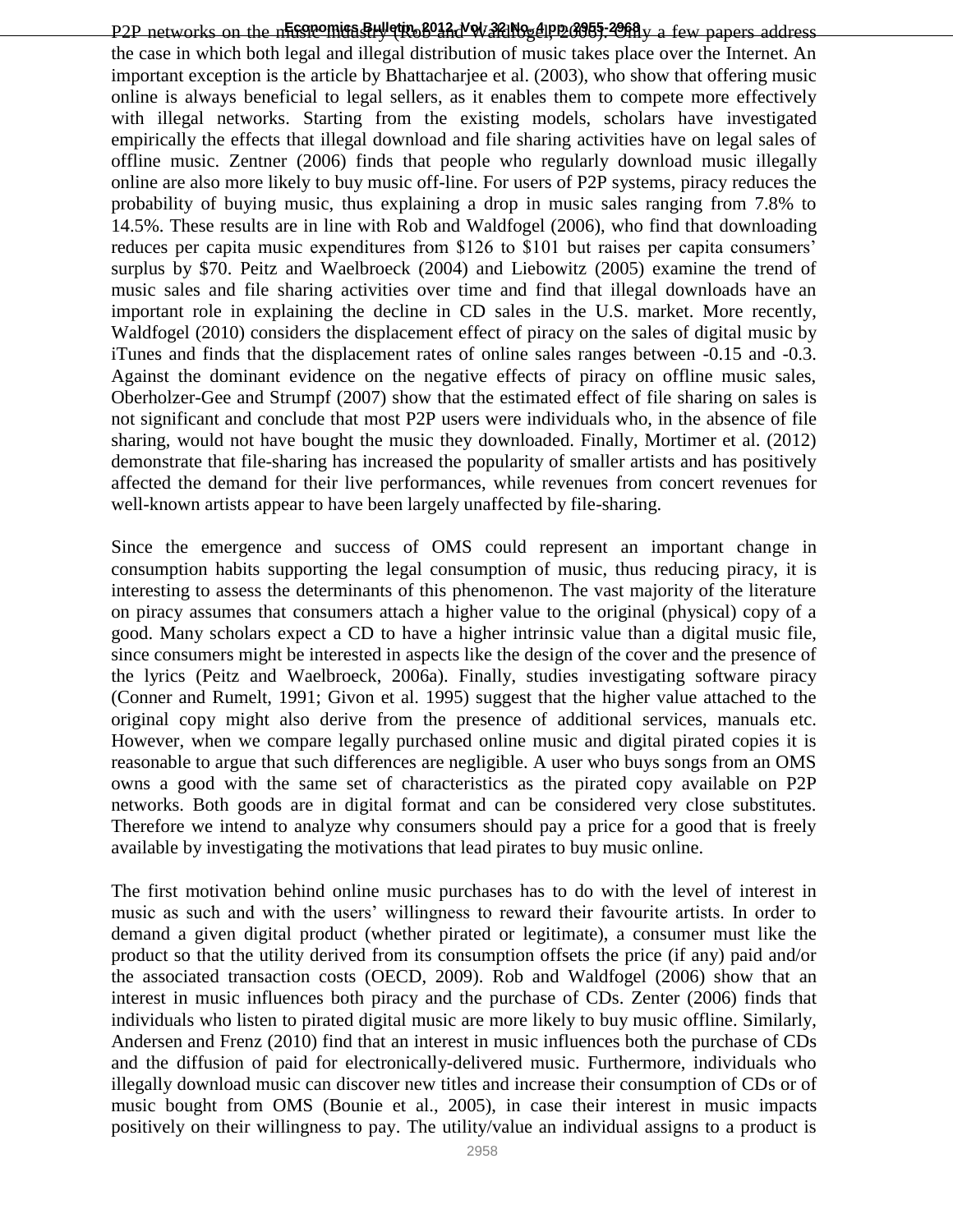reflected in his or her w**Etpnomics Bulletin, 2012, Vol. 32 No. 4 pp. 2955-2968** d is available for free – as in the case of digital music - the literature dealing with the dynamics of "*pay what you want*" shows that it is possible that an individual chooses to pay for that good (Chandran and Morowitz, 2005; Fernandez and Nahata, 2009; Kim et al., 2009; Regner, 2010; El Hardi et al., 2011 ). The theoretical foundation of this behaviour lies in the "dictator game", whose results show the co-existence of two attitudes: "gamesmen" behaviour, which is based on selfinterest criteria, and "fairsmen" behaviour, which is based on altruistic principles or moral values (Hoffman et al., 1996). The fairsmen behaviour in particular has to do with the concept of reciprocity. Individuals might decide to honour the social norm of reciprocity because of a sympathetic linkage between them and the person that will benefit from the reciprocating action. To put this idea into the context of music, people might decide to buy a digital copy of a record, instead of downloading it, because they want to reward a particular artist they like<sup>1</sup>, or because of altruism, social norms, social-images concerns and guilt (Regner, 2010). Moreover, this deep form of recognition of other people's work is partly coherent with moral judgment or ethical concerns (Higgins and Makin, 2004; Chiou et al., 2005). Furthermore, users might be interested in music-related information, which could explain the fact that they join an online music-subscription service (Walsh et al., 2003). Regner and Barria (2009) study the strategic interaction between label/artists and customers, showing that a voluntary payment constitutes sequential reciprocity equilibrium. In short, the more one has developed a deeply emotional connection with this form of artistic expression, the higher the value provided by music consumption and, in turn, the higher the likelihood to reciprocate. Thus, we formalize the first hypothesis:

### *H1: An individual with a higher interest in music is more likely to legally download a music file.*

The second driver of online music purchases is related to the presence of indirect network effects between MP3 players and OMS, which are particularly strong in the case of iTunes and the iPod (Spulber, 2008). iTunes is a piece of multifunctional software, developed in 2001 together with the iPod. All iPod users have to use this software in order to upload music files and to manage their music libraries. The iTunes Music Store was launched in 2003 with a large music library and a very simple pricing scheme (\$0.99 for a single song) and allows users to buy digital music from their favourite artists without infringing any copyright. Although the software iTunes and the iTunes store are closely related, iPod owners do not need to buy music on the iTunes store in order to play it on their MP3 player. However, they are tightly connected to the Apple community and it is reasonable to argue that possessing an iPod encourages users to buy music on the iTunes platform, as they are often in contact with the store (see Voida et al., 2006 on the relevance of the effect of belonging to a community on online purchases). On the basis of this, we formulate our second hypothesis:

*H2: Consumers owning an iPod are more likely to buy music online.*

 $\overline{a}$ 

### **3. Data and empirical analysis**

#### **3.1 Data description**

In order to test the hypotheses, an online survey was submitted to college students in 2010. College students are considered as a population displaying significant pirate behaviour,

<sup>&</sup>lt;sup>1</sup> The case of Radiohead, who let their fans pay what they wanted for their album "In Rainbows", provides a classic example.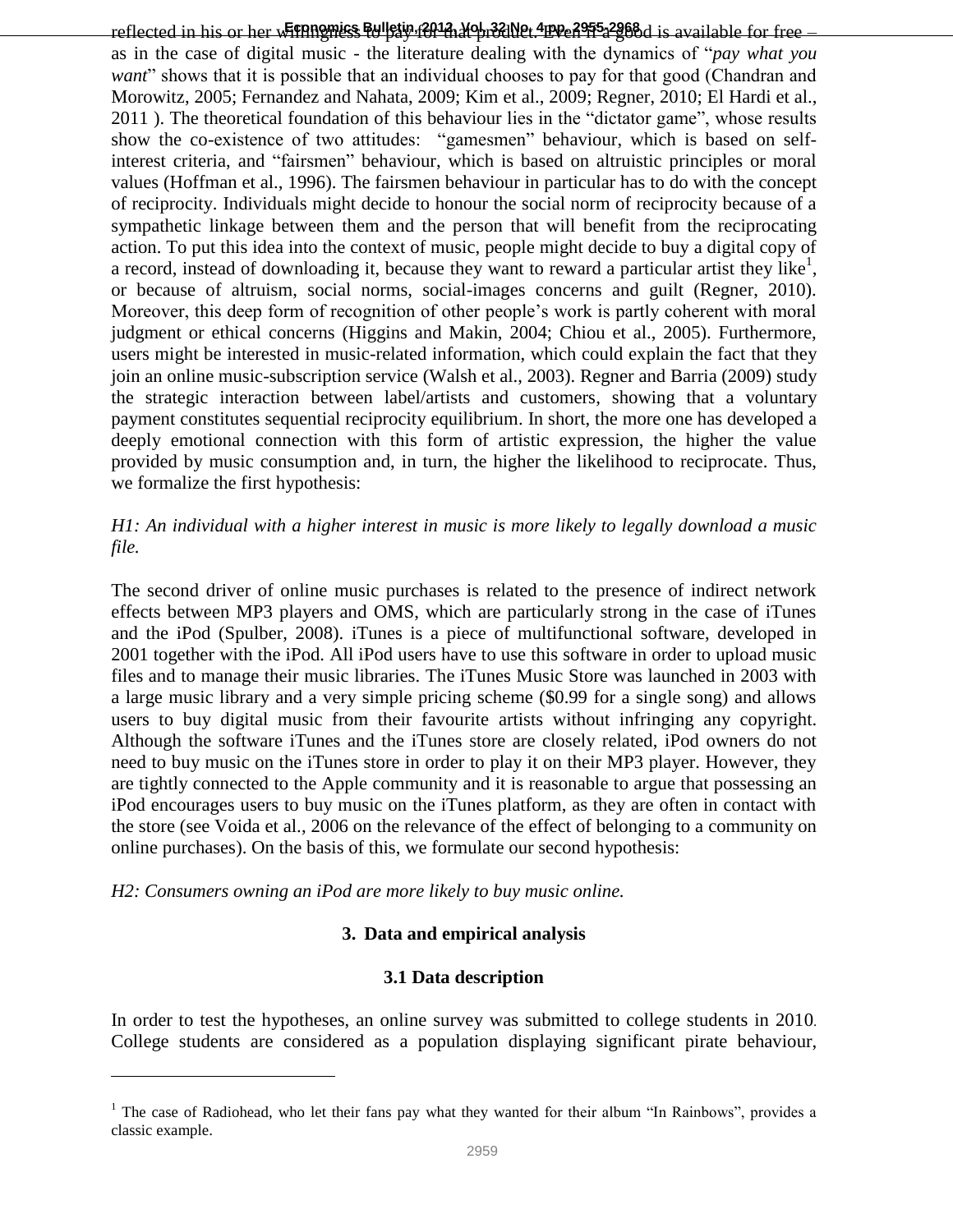because of their relatively **programs** Bulletin, 2012, Vol. 38 No. 4 pp. 2955-2968. constraints (Peitz and Waelboreck, 2006). The survey was made accessible through official online forums of the major European and American universities<sup>2</sup>, while the structure of the questionnaire partly draws on Bounie et al. (2005) and Zentner (2006). Our empirical analysis is based upon a sample of 416 individuals.<sup>3</sup> 47.1% of the sample is composed of male students and the average age is 22.84. Almost 81% of the individuals are Italians. With respect to education, 44.7% of the sample includes undergraduate students and the most frequent disciplines are Economics, Engineering, Philosophy and Letters, and Law. Turning to their interest in music, many of the interviewees do not intensively listen to music. The statistics show that 34.9% of the sample listen to music between 1 and 5 hours a week, while 24.6% listen to it between 6 and 10 hours. Still, 26.3% of the students declare that they listen to music for more than 15 hours per week. All students declare that they have illegally downloaded at least part of their music collection and therefore everyone in the sample can be considered a pirate. What interests us is that almost one third of the respondents indicate that they bought at least once from an OMS (although the incidence of such purchases on their music collection is on average lower than 25%). As expected, iTunes turns out to be the favourite OMS, since on average, 74.19% of digital music purchases took place on this store. In terms of motivations behind the purchase of digital music, the user-friendliness of such platforms and the willingness to reward favourite artists are the top scoring ones.

#### **3.2 Empirical analysis**

The aim of the empirical analysis is to investigate the determinants of online music purchases within a group of pirates. In order to test our research hypotheses, we estimate a probit model in which the dependent variable – ONLINE MUSIC PURCHASES – is a dummy that takes value  $1$ if the respondent has purchased music in digital format from an OMS at least once and 0 otherwise.

As far as an interest in music is concerned, a set of variables in the questionnaire investigated the behaviour and attitude of users towards music. By means of a factor analysis, we have constructed an index based upon the following items: hours per week of music listening (0; 1 to 5 hours; 6 to 10 hours; 1 to 15 hours; more than 15 hours), playing a musical instrument (yes/no), regularly reading a music magazine (yes/no), number of live performances attended in a year  $(0; 1-3; 4-6; 7-9; >9)$  and size of CD collection  $(\le 10; 10-30; 31-50; 51-100; >100)$ . Cronbach's alpha for these items is equal to 0.698, a value that is above the threshold for acceptance. The factor analysis extracts only one factor – MUSIC INTEREST – explaining 44.2% of the total variance. In line with our hypothesis, we expect online buyers of music to display a high level of interest in music. In order to test the role of (indirect) network effects between iTunes and iPod, we include a dummy variable taking value 1 if the respondent owns an iPod and 0 otherwise. We expect this variable to be positively correlated with the probability of purchasing music online. Finally, we include a set of control variables. First, we consider a set of socio-demographic variables such as gender, country – which is a dummy assuming value 1 in case the respondent is Italian 0 otherwise – and college faculty. Second, we measure

 $\overline{a}$ 

<sup>&</sup>lt;sup>2</sup> Offical forums referred to the following universities: London Metropolitan University (London, UK), Temple University (Philadelphia, Indiana, U.S.), The Stockholm School of Economics (Stockholm, Sweden), Università Cattolica del Sacro Cuore (Milan, Italy), Università Commerciale "Luigi Bocconi" (Milan, Italy), Università degli Studi di Milano (Milan, Italy), Università degli Studi di Pavia (Pavia, Italy), Università degli Studi di Roma "La Sapienza" (Roma, Italy), Université des Sciences Sociales – Toulouse 1 (Toulouse, France).

 $3$  The survey collected 571 responses. The questionnaire indicated that 155 of them had to be dropped due to incompleteness or because some serious inconsistencies were spotted.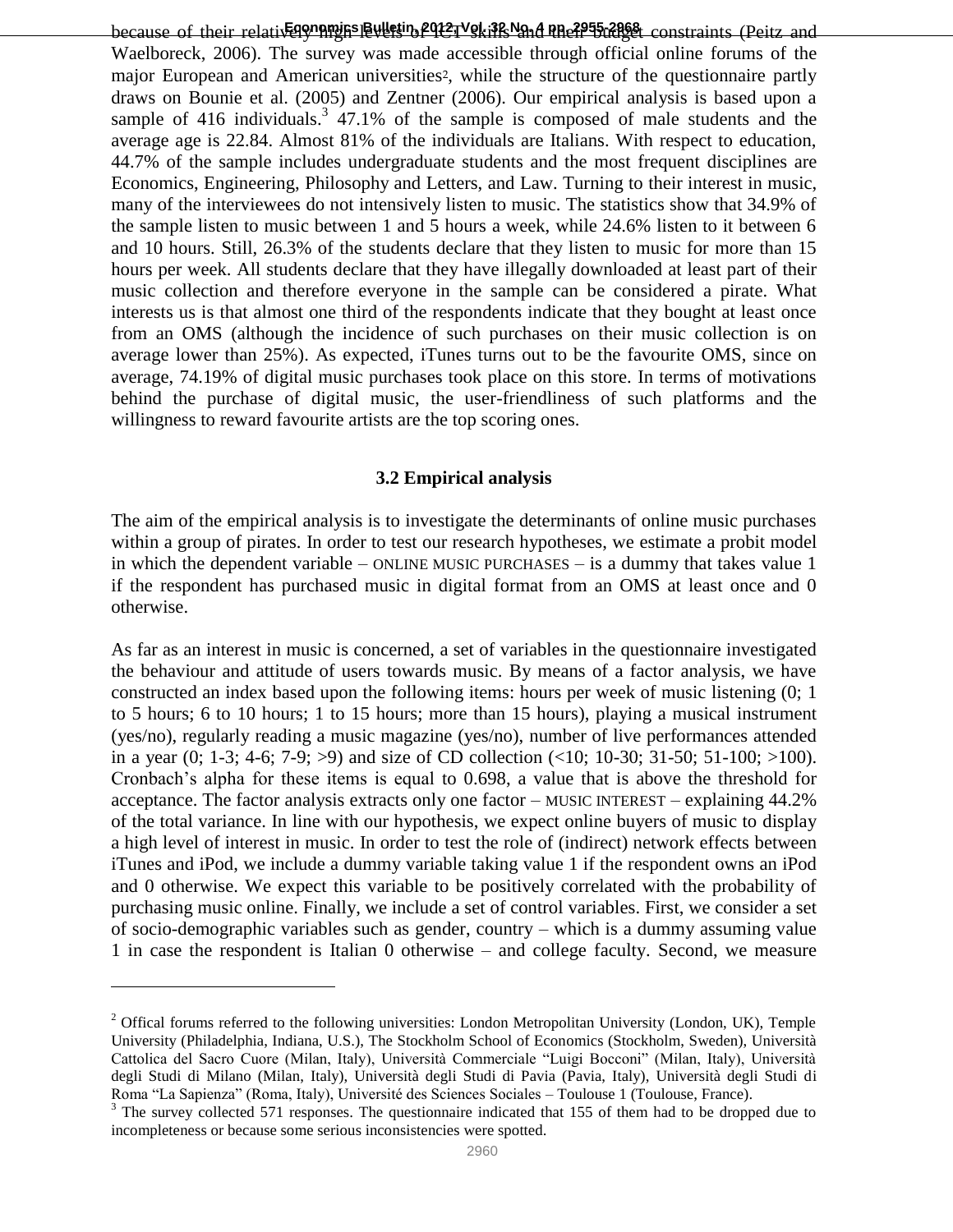**Economics Bulletin, 2012, Vol. 32 No. 4 pp. 2955-2968** general attitude towards online shopping with the number of online purchases. For this purpose, we build a dummy variable FREQINTERNETPURCH which takes value 1 if respondents declared that they engaged in online purchases more than 6 times per year and 0 otherwise. Even in this case, we expect those familiar with online shopping to be more inclined to buy music from OMS. Third, we take into consideration the level of ICT skills. A question in our survey asked respondents to evaluate on a 5-point Likert scale their ICT skills. We performed a factor analysis on the relevant items<sup>4</sup> and extracted two factors, explaining  $65.84\%$  of the total variance. Table 1 shows the results of the analysis. The first factor – *basic ICT skills* – reflects the knowledge of basic ICT applications requiring a relatively low level of proficiency to be effectively used as happens in the case of word processors, spreadsheets or the creation of presentations. The second factor – *advanced ICT skills* – is explained by activities requiring more advanced skills: creating a webpage, programming, managing a database, configuring an Internet connection. We expect online buyers to be characterized by a lower level of skills as compared to their peers.

|                        | <b>Advanced ICT</b> | <b>ICT</b><br><b>Basic</b> |
|------------------------|---------------------|----------------------------|
|                        | <b>Skills</b>       | <b>Skills</b>              |
| <b>Word Processors</b> |                     | 0.871                      |
| <b>Spreadsheets</b>    | 0.453               | 0.552                      |
| Presentation           |                     | 0.844                      |
| Database Management    | 0.731               |                            |
| Web Page               | 0.806               |                            |
| Configuring Conn.      | 0.661               |                            |
| <b>Compress Files</b>  | 0.574               | 0.549                      |
| Programming            | 0.857               |                            |

**Table 1: Factors defining ICT skills<sup>5</sup>**

Third, we include a proxy for income, i.e. the number of months working for money in the last year. We build four dummy variables – INCOME0, INCOME1, INCOME2, INCOME3 corresponding to the number of months working for money  $(0; 1-3; 4-6; >6)$ . Many studies indicate that income is inversely related to music piracy (e.g. Rob and Waldfogel, 2006, Kim et al., 2009). The theoretical arguments supporting this result state that higher income levels increase the affordability of a given good by diminishing its relative incidence on the available income. Table 2 shows the descriptive statistics. The correlation matrix is presented in Annex A. The estimation does not try to identify cause–effect relationships; rather its aim is to highlight the robust relationship between the probability of buying music and its determinants.

 $\overline{a}$ 

<sup>&</sup>lt;sup>4</sup> Scale reliability was firstly evaluated by leveraging on Cronbach's alpha for the 8 listed items. The test showed a value equal to 0.869, which is above the minimum threshold for acceptance (0.6).

<sup>5</sup>Varimax rotation with Kaiser normalization. Values below 0.4 are not visualized.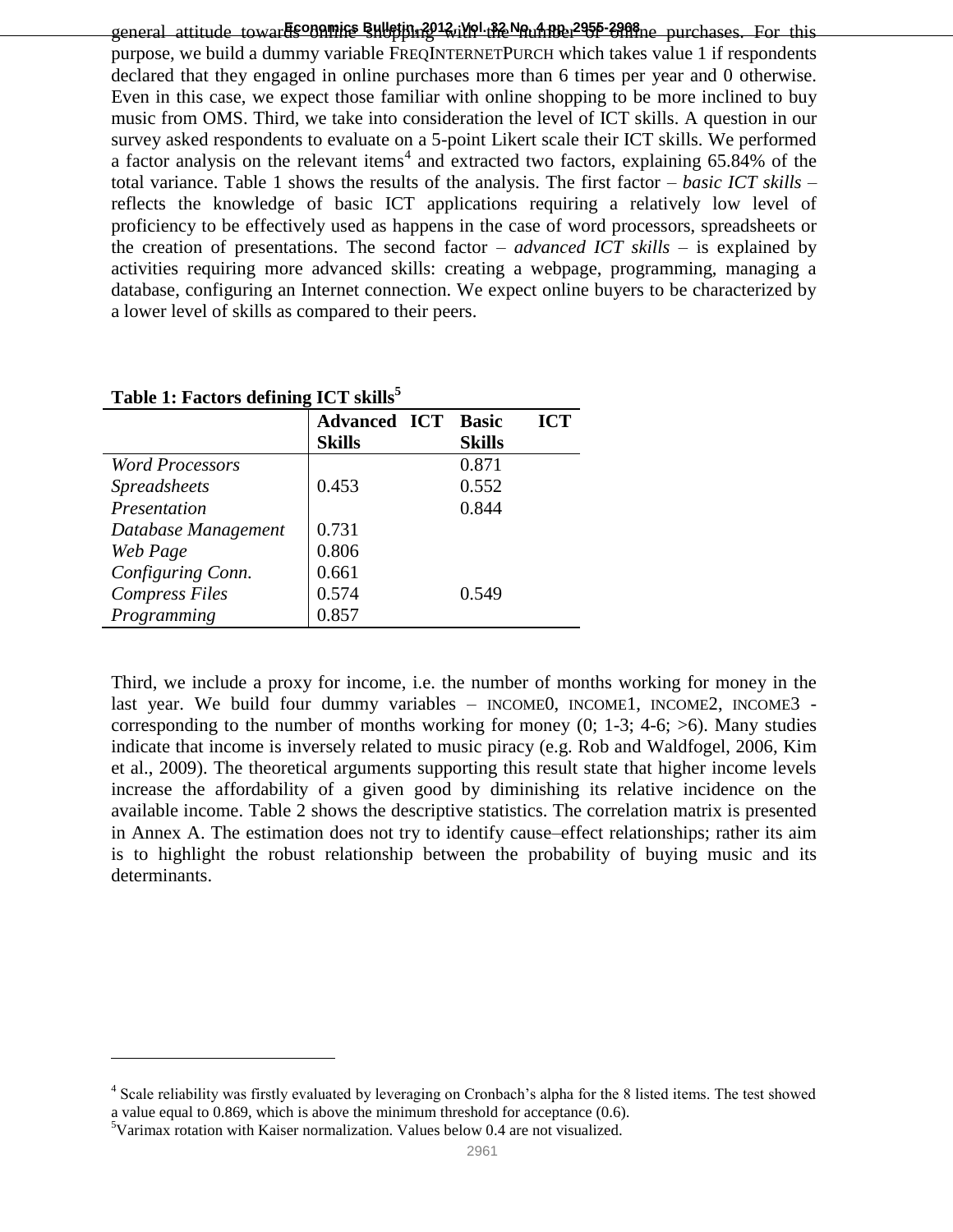| <del>ганс 4 — Descriptive statistics</del> |      |          |           |          |       |
|--------------------------------------------|------|----------|-----------|----------|-------|
| Variable                                   | Obs. | Mean     | Std. Dev. | Min      | Max   |
| oms_purch                                  | 414  | 0.321    | 0.468     | $\Omega$ | 1     |
| gender                                     | 414  | 0.471    | 0.500     | 0        | 1     |
| italy_foreing                              | 414  | 0.819    | 0.386     | $\theta$ | 1     |
| highskill                                  | 414  | 0.000    | 1.001     | $-1.585$ | 2.571 |
| lowskill                                   | 414  | $-0.002$ | 1.001     | $-3.488$ | 1.856 |
| architecture                               | 414  | 0.022    | 0.146     | 0        | 1     |
| economics                                  | 414  | 0.353    | 0.478     | $\theta$ | 1     |
| law                                        | 414  | 0.094    | 0.292     | 0        | 1     |
| engineering                                | 414  | 0.128    | 0.335     | 0        | 1     |
| philetters                                 | 414  | 0.106    | 0.309     | 0        | 1     |
| political                                  | 414  | 0.048    | 0.215     | 0        | 1     |
| math                                       | 414  | 0.039    | 0.193     | 0        | 1     |
| income0                                    | 414  | 0.519    | 0.500     | 0        | 1     |
| income1                                    | 414  | 0.220    | 0.415     | 0        | 1     |
| income2                                    | 414  | 0.092    | 0.289     | 0        | 1     |
| music interest                             | 414  | 0.003    | 1.003     | $-0.841$ | 3.659 |
| <b>FrengInternetPurch</b>                  | 413  | 0.426    | 0.495     | 0        | 1     |
| ipod                                       | 356  | 0.551    | 0.498     | 0        | 1     |

**Table 2 Economics Bulletin, 2012, Vol. 32 No. 4 pp. 2955-2968 – Descriptive statistics**

#### **4. Results**

The results of the probit model are presented in Table 3, while Table 4 provides the marginal effects. Model 1 includes the ICT skills variable and the control variables, Model 2 adds the remaining variables but the one related to iPod and Model 3 represents the complete model. As far as hypothesis 1 is concerned, we observe that an increase in the interest in music increases the odds of buying from OMS. Pirates who are more interested in music are also more inclined to buy online. This result reflects the existence of a willingness to reward artists, in line with the literature on pay-what-you-want. In relation to this, an important result comes from the iPod variable, which has a positive and significant coefficient corroborating hypothesis 2. This signals both the effect of belonging to the Apple community and the impact of (indirect) network effects deriving from the complementarity between iTunes and iPod on the likelihood of buying music from OMS. From a managerial perspective, this result suggests that enforcing strong complementarities between digital audio players and OMS might support legal music selling. Our findings suggest the existence of a positive effect of income on the probability of buying music online, which is in line with the results in the literature. Similarly, the probability of purchasing from OMS is also related to the general online behaviour of users. In particular, making a high number of online purchases per year determines a substantial increase in the odds of buying from OMS. Finally, pirates studying law and economics are more likely than other students to buy music online. This might signal higher moral concerns related to piracy or an increased awareness about its legal consequences by students coming from these faculties. The probability of an ICT-skilled person buying music online increases, while the index relating to the basic usage of common IT tools is largely insignificant. There are several possible justifications for this result. First, individuals with high ICT skills are aware of the technical characteristics of the digital files so they might prefer to buy music online instead of downloading it illegally. Second, these people tend to be pioneers, are always prone to buy new products and applications and are experienced users.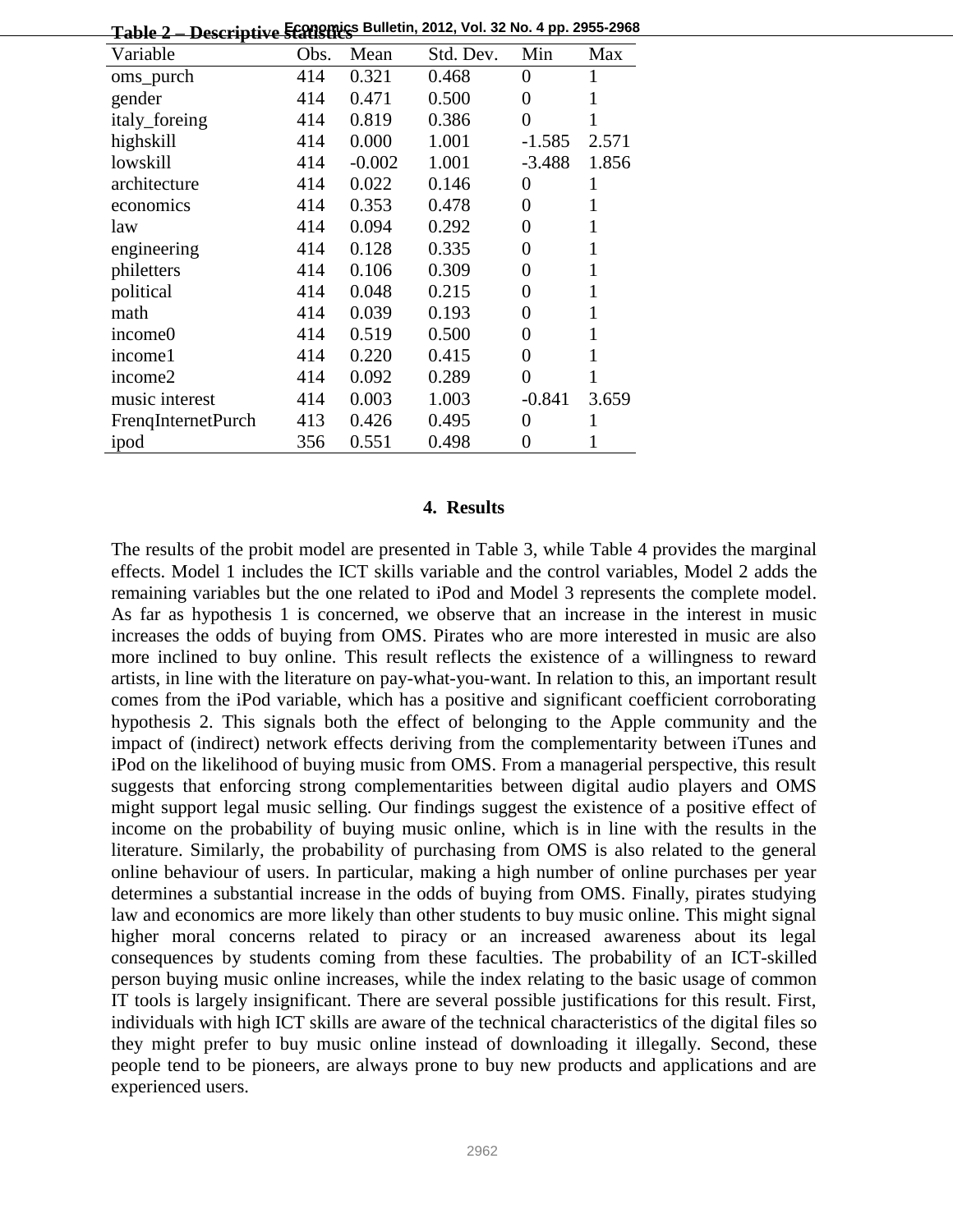| Probit Regression, Dependen<br><b>Manne Vitalic Parchases</b><br><u>.Yol 132</u><br>Table 3 - |           |        |            |        |            |        |  |  |  |  |
|-----------------------------------------------------------------------------------------------|-----------|--------|------------|--------|------------|--------|--|--|--|--|
|                                                                                               | (1)       |        | (2)        |        | (3)        |        |  |  |  |  |
| <b>GENDER</b>                                                                                 | 0.02      | (0.14) | $-0.03$    | (0.15) | 0.02       | (0.16) |  |  |  |  |
| <b>ITALY_FOREIGN</b>                                                                          | $-0.41**$ | (0.17) | $-0.24$    | (0.18) | $-0.19$    | (0.21) |  |  |  |  |
| HIGHSKILL                                                                                     | $0.26***$ | (0.09) | $0.23**$   | (0.09) | $0.20*$    | (0.10) |  |  |  |  |
| <b>LOWSKILL</b>                                                                               | 0.06      | (0.08) | 0.03       | (0.08) | 0.12       | (0.09) |  |  |  |  |
| <b>ARCHITECTURE</b>                                                                           | 0.72      | (0.47) | $0.85*$    | (0.48) | 0.38       | (0.63) |  |  |  |  |
| <b>ECONOMICS</b>                                                                              | $0.43**$  | (0.19) | $0.43**$   | (0.19) | $0.38*$    | (0.21) |  |  |  |  |
| LAW                                                                                           | $0.54**$  | (0.26) | $0.64**$   | (0.27) | $0.55*$    | (0.30) |  |  |  |  |
| <b>ENGINEERING</b>                                                                            | 0.09      | (0.25) | 0.08       | (0.27) | 0.10       | (0.30) |  |  |  |  |
| <b>PHILETTERS</b>                                                                             | $0.52**$  | (0.26) | $0.47*$    | (0.27) | 0.41       | (0.30) |  |  |  |  |
| <b>POLITICAL</b>                                                                              | $0.56*$   | (0.34) | $0.59*$    | (0.36) | $0.73*$    | (0.43) |  |  |  |  |
| <b>MATH</b>                                                                                   | 0.02      | (0.38) | 0.17       | (0.37) | $-0.11$    | (0.40) |  |  |  |  |
| INCOME <sub>0</sub>                                                                           |           |        | $-0.04$    | (0.19) | $-0.07$    | (0.21) |  |  |  |  |
| INCOME <sub>1</sub>                                                                           |           |        | 0.07       | (0.22) | $-0.11$    | (0.24) |  |  |  |  |
| INCOME <sub>2</sub>                                                                           |           |        | $0.54**$   | (0.27) | 0.44       | (0.31) |  |  |  |  |
| <b>MUSIC INTEREST</b>                                                                         |           |        | $0.13*$    | (0.07) | $0.16**$   | (0.08) |  |  |  |  |
| <b>FREQINTERNETPURCH</b>                                                                      |           |        | $0.48***$  | (0.14) | $0.45***$  | (0.15) |  |  |  |  |
| <b>IPOD</b>                                                                                   |           |        |            |        | $0.66***$  | (0.16) |  |  |  |  |
| $_{cons}$                                                                                     | $-0.48**$ | (0.20) | $-0.89***$ | (0.26) | $-1.25***$ | (0.32) |  |  |  |  |
| Wald chi 2                                                                                    | 23.88     |        | 45.42      |        | 52.90      |        |  |  |  |  |
| $\boldsymbol{N}$                                                                              | 414       |        | 413        |        | 356        |        |  |  |  |  |

Robust standard errors in parentheses. Level of significance: \*p<.10, \*\* p<.05, \*\*\* p<.01

|                           | (1)         |        | (2)         |        | (3)       |        |
|---------------------------|-------------|--------|-------------|--------|-----------|--------|
|                           | AME         | S.E.   | AME         | S.E.   | AME       | S.E.   |
| <b>GENDER</b>             | 0.706       | 4.817  | $-0.843$    | 4.625  | 0.534     | 4.912  |
| <b>ITALIAN</b>            | $-14.774**$ | 6.199  | $-7.996$    | 6.153  | $-6.025$  | 6.506  |
| <b>HIGHSKILL</b>          | 8.835***    | 2.975  | 7.381**     | 2.914  | 5.890*    | 3.042  |
| <b>LOWSKILL</b>           | 2.160       | 2.549  | 1.031       | 2.500  | 3.717     | 2.739  |
| <b>ARCHITECTURE</b>       | 26.419      | 17.396 | 29.662*     | 16.362 | 12.028    | 20.679 |
| <b>ECONOMICS</b>          | 14.770**    | 6.423  | 13.953**    | 6.011  | 11.306*   | 6.299  |
| LAW                       | 19.226**    | 9.505  | 21.722**    | 9.133  | $17.650*$ | 9.672  |
| <b>ENGINEERING</b>        | 3.218       | 8.872  | 2.452       | 8.702  | 3.065     | 9.207  |
| <b>PHILETTERS</b>         | 18.725**    | 9.441  | 15.888*     | 9.273  | 12.940    | 9.629  |
| <b>POLITICAL</b>          | 20.437*     | 12.531 | 20.131      | 12.561 | 23.766*   | 14.008 |
| <b>MATH</b>               | 0.771       | 12.871 | 5.471       | 12.485 | $-3.342$  | 11.511 |
| <b>INCOMEO</b>            |             |        | $-1.173$    | 6.001  | $-2.042$  | 6.189  |
| INCOME <sub>1</sub>       |             |        | 2.257       | 6.986  | $-3.377$  | 6.852  |
| INCOME <sub>2</sub>       |             |        | 18.508*     | 9.541  | 13.891    | 10.204 |
| <b>MUSIC INTEREST</b>     |             |        | 4.181*      | 2.202  | 4.832**   | 2.311  |
| <b>FRENQINTERNETPURCH</b> |             |        | $16.025***$ | 4.779  | 14.245*   | 4.901  |
| <b>IPOD</b>               |             |        |             |        | 19.783*   | 4.508  |

#### **Table 4 - Probit Regression. Marginal Effects\***

\*Marginal effects are computed using the Chamberlain method which implies to compute the average marginal effect instead of the marginal effect on the average. The *Margeff* command implemented in Stata permits with the option *percent* to compute directly the variation in percentage of  $Pr(y=1/x)$ .

#### **4. Discussion and conclusions**

A number of managerial and policy considerations can be derived. First, despite the findings, the ability of OMS to penetrate those segments in where piracy is widespread is still quite low. Even consumers who have bought from OMS tend to purchase a relatively low number of songs/albums. This can be interpreted as a sign of the fact that the proposed business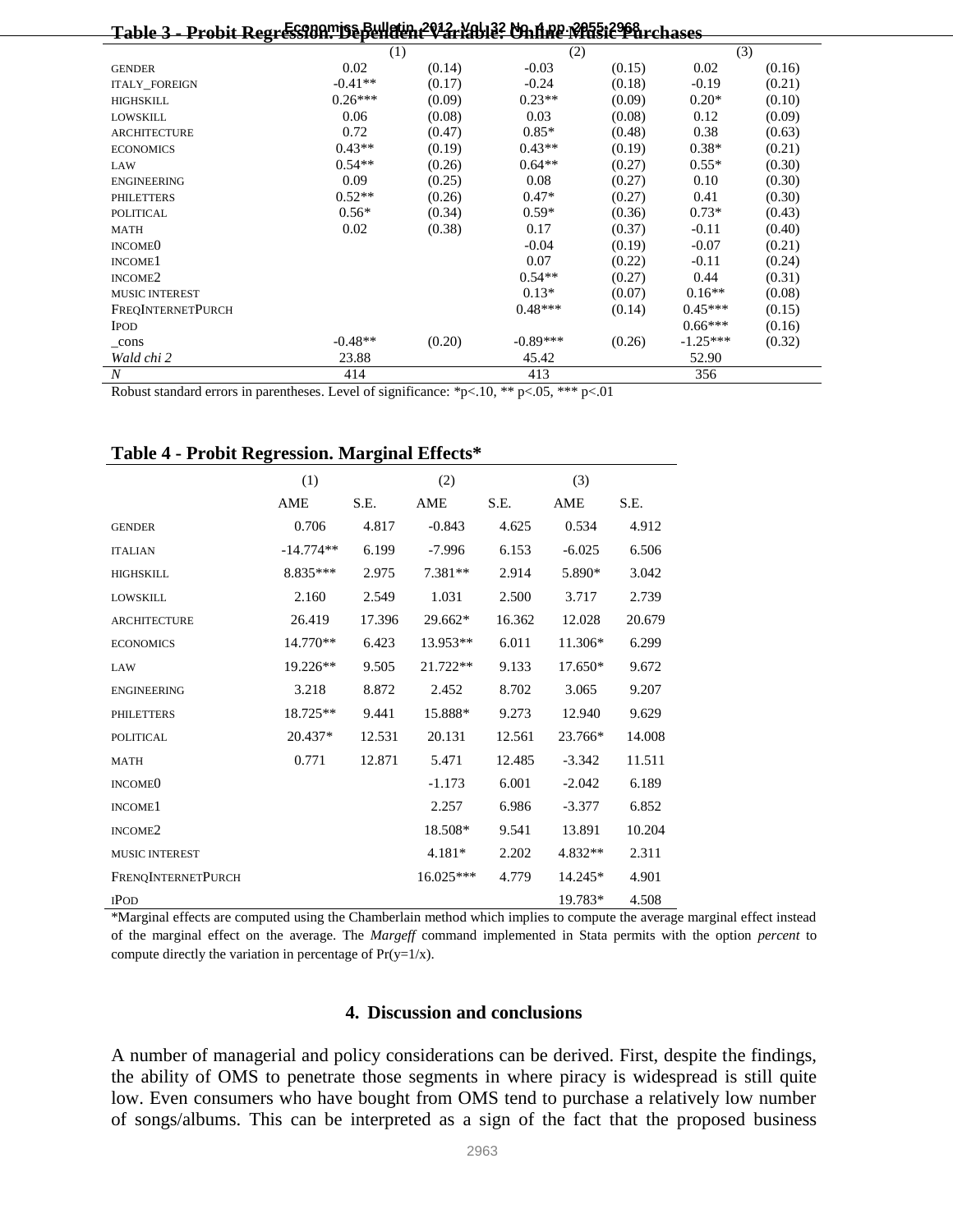models are not yet able **foromics Bulletin, 2012, Vol. 32 No. 4 pp. 2955-2968** On the other hand, this also means that there is a huge room for improvement. The vast majority of those who buy from OMS declared that a significant number of their purchases (almost 70%) takes place on iTunes. Furthermore, when respondents were asked to indicate other (unlisted) OMS from which they bought music in digital format, they mentioned almost exclusively OMS that offer à la carte downloads. Therefore a pricing structure based on an "à la carte" menu is more effective than one based on subscriptions. Second, the interest in music seems to be an important driver of online music purchases, suggesting that OMS should give more exposure to the linkage between music purchases and artist rewarding. On the one hand, they could create sections dedicated to independent artists that do not share profits with large companies in the industry, thus establishing a direct link between customers and those who benefit from rewards. On the other hand, advertising and criteria for content search could be used to emphasize the relationship with the artist. For instance, one might create promotions that invite users to help their favorite artist to reach top positions in specific charts and reward those consumers who contribute in case the event occurs. Third, the result concerning the role of Apple's strategy suggests that indirect network effects are important in strengthening the link between customers and OMS, and in stimulating online music purchases. Furthermore, members of the iTunes community that are engaged in discussing and exploring everything concerning the music domain might favor online purchases. Nevertheless, communities can also be used to stimulate and strategically control the dynamics underlying the sampling effect. By creating a secure environment for knowledge sharing and purchasing activities, OMS can encourage the debate on selected artists and genres, developing ad hoc discussions, contests or surveys. This, in turn, might stimulate curiosity and willingness to explore, while at the same time increasing customer loyalty. In addition, such practices might increase the perceived legitimacy of the service by "opening" to some extent the boundaries of the firm and by creating a more direct channel with customers. This strategy, by relying on network effects, might become an important source of competitive advantage for OMS.

#### **References**

Andersen, B., Frenz, M. (2010) "Don't blame the P2P file-sharers: The Impact of Free Music Downloads on the Purchase of Music CDs in Canada" *Journal of Evolutionary Economics* **20**  715-740.

Bhattacharjee, S., Kaveepan, L., Gopal, R., Mardsen, J. (2003) "No More Shadow Boxing with Online Music Piracy: Strategic Business Models to Enhance Revenues" 36th Annual Hawaii International Conference on System Sciences, Track 7.

Bhattacharjee, S., Kaveepan, L., Gopal, R., Mardsen, J. (2006) "Whatever Happened to Payola? An Empirical Analysis of Online Music Sharing" *Decision Support Systems* **42**, 104- 120.

Bounie, D., Bourreau, M., Waelbroeck, P. (2005) "Pirates or Explorers? Analysis of Music Consumption in French Graduate Schools" Working Paper.

Chandran, S., Morwitz, V. G. (2005) "Effects of Participative Pricing on Consumers' Cognitions and Actions: A goal theoretic perspective" *Journal of Consumer Research* **32** (2), 249-259.

Chiou, J.S., Huang, C.Y., Lee, H.H. (2005) "The antecedents of music piracy attitudes and intentions" *Journal of Business Ethics* **57**, 161-174.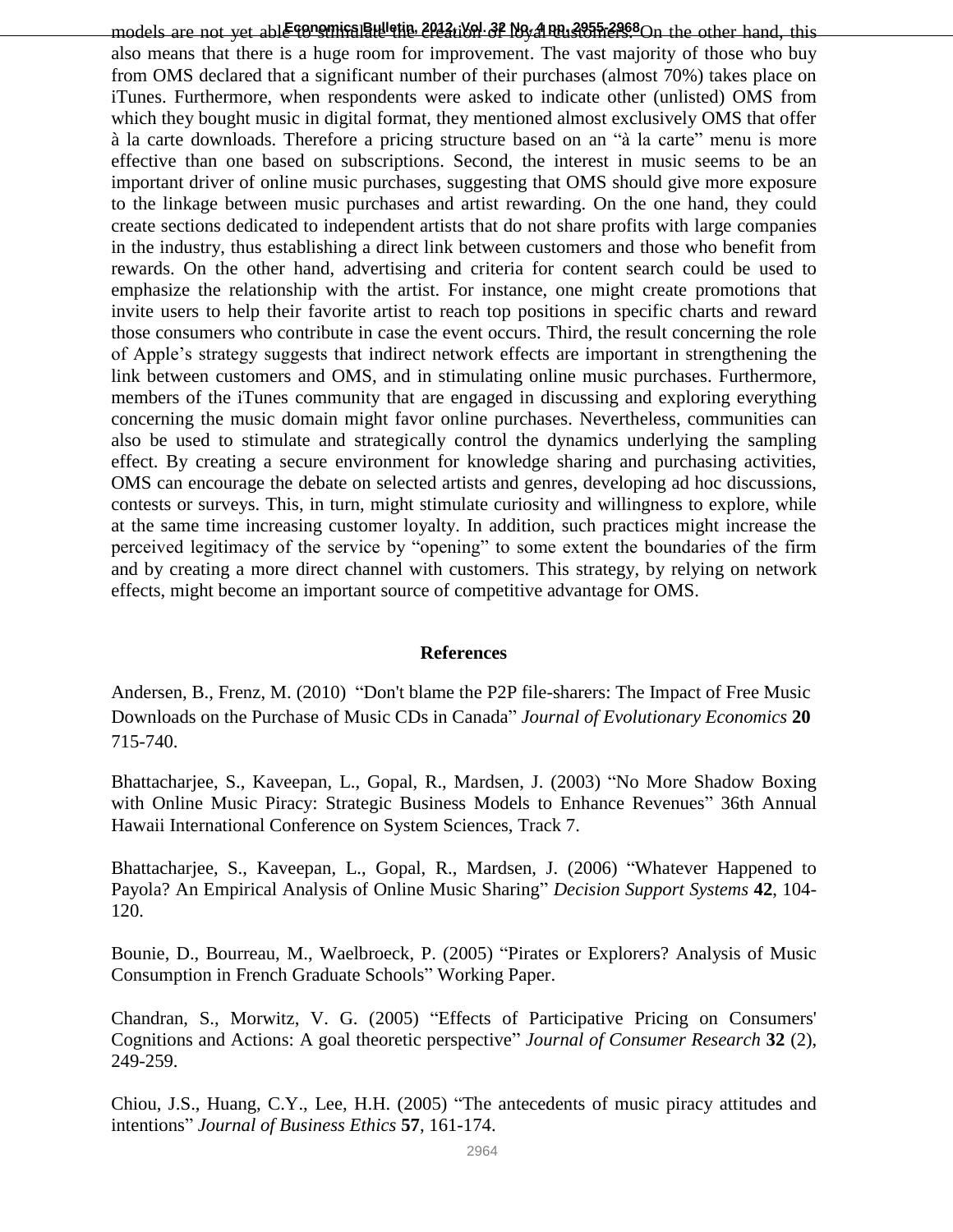Conner, K. R., Rumelt, R.P. (1991) "Software piracy: An analysis of protection strategies" *Management Science* **37**, 125-139.

Connolly, M., Krueger, A. B. (2005) "Rockonomics: The economics of popular music" in: Handbook of the Economics of Arts and Culture" by Ginsburgh, V.A., Throsby, D., Eds., North Holland: Amsterdam, 667–720.

El Harbi, S., Grolleau, G., Bekir, I. (2011) "Substituting Piracy with a Pay-What-You-Want Option: Does it Make Sense?" *European Journal of Law and Economics* DOI: 10.1007/s10657-011-9287-y

Fernandez, J., Nahata, B. (2009) "Pay What You Like" Working Paper.

France, J. (2008) "Top 5 Online Music Stores" CNET News" July 17<sup>th</sup> 2008, available at http://news.cnet.com/8301-17938\_105-9992592-1.html, last accessed, January  $21<sup>st</sup> 2011$ .

Gayer, A., Shy, O. (2003) "Internet and Peer-to-Peer Distributions in Markets for Digital Products" *Economics Letters* **81**, 197-203.

Givon, M., Mahajan, V., Muller, E. (1995) "Software Piracy: Estimation of Lost Sales and the Impact on Software Diffusion" *Journal of Marketing* **59**, 29-37.

Higgins, G. E., Makin, D. (2004) "Does social learning theory condition the effects of low self-control on college students' software piracy?" *Journal of Economic Crime Management* **2**, 1-22.

Hill, C.W.L. (2007) "Digital piracy: Causes, consequences and strategic responses" *Asian Pacific Journal of Management* **24**, 9-25.

Hoffman E., McCabe K., Smith V.L. (1996) "Social Distance and Other-Regarding Behavior in Dictator Games" *The American Economic Review* **86**, 635-660.

Howard, P., Rainie, L., Jones, S. (2001) "Days and nights on the Internet: The impact of a Diffusing Technology" *American Behavioral Scientist* **45**, 383-404.

Hui, K.L., Png, I. (2003) "Piracy and the legitimate demand for recorded music" *Contributions to Economic Analysis and Policy* **2**, article 11.

IFPI Press Releases (2012) "Recording Industry in Numbers 2011", January  $23<sup>rd</sup>$  2012, available at http://www.ifpi.org/content/section\_resources/dmr2012.html, last accessed, February  $16^{th}$  2012.

Kennedy, J. (2006) "Piracy Report. IFPI reports" available at http://www.ifpi.org/content/library/piracy-report2006.pdf, last accessed, July 20th 2010.

Kennedy, J. (2010) "Digital Music Report, IFPI reports" available at http://www.ifpi.org/content/library/dmr2010.pdf, last accessed, July 20th 2010.

Kim, J. Natter, M., Spann, M. (2009) "Pay What You Want: A new participative pricing Mechanism" *Journal of Marketing* **73**, 44-58.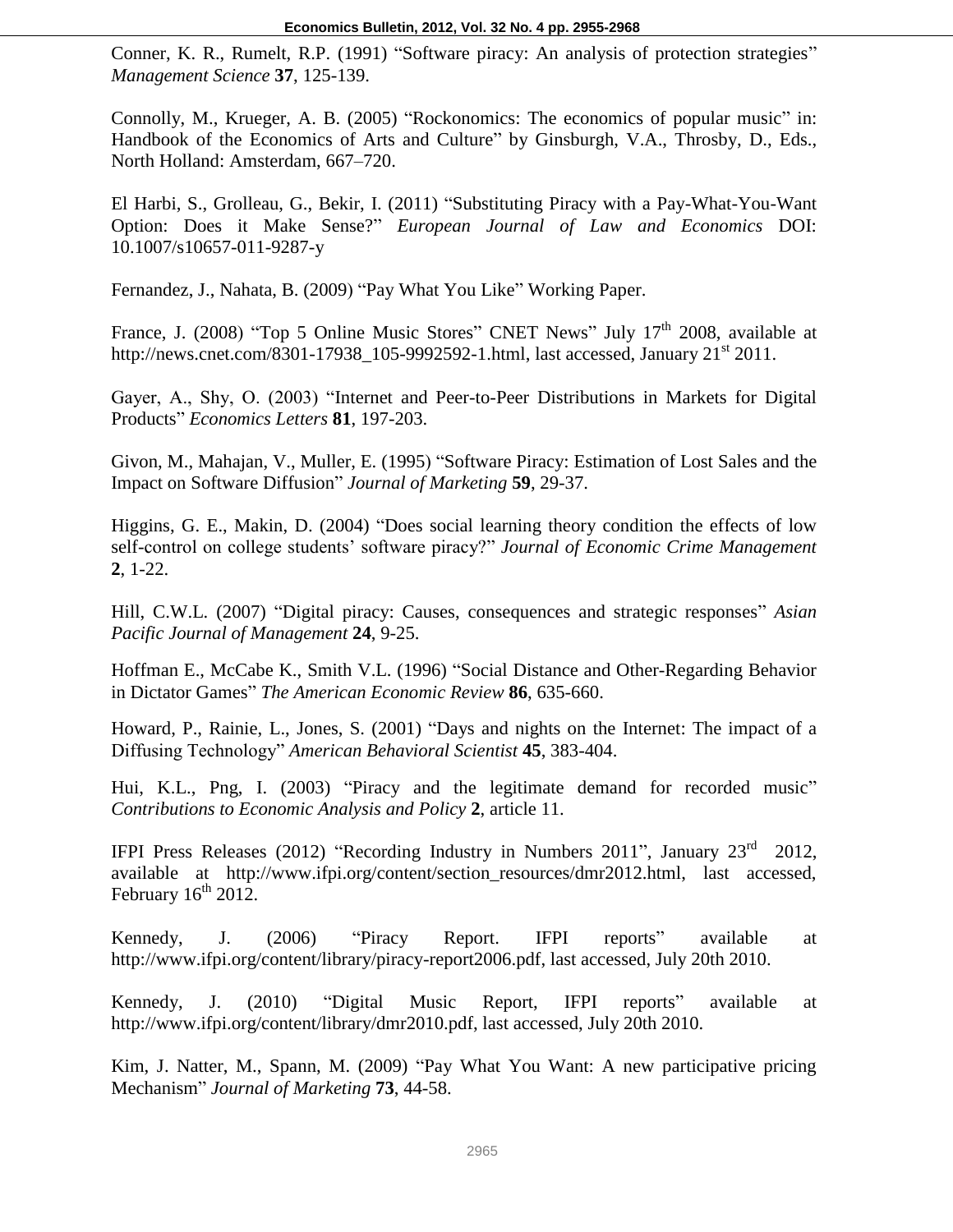Kolm, S.C. (2008) *Reconomics Bulletin, 2012, Vol. 32 No. 4 pp. 2955-2968* Cambridge University Press: New York.

Liebowitz, S. J. (2005) "Economists Examine File-Sharing and Music Sales" *The Industrial Organization of digital Goods and Electronic Markets*. MIT press Publication 05-02.

Leyshon, A. (2001) "Time - Space and Digital Compression: Software Formats, Musical Networks, and the Reorganisation of the Music Industry" *Environment and Planning* **33**, 49- 77.

Moore, F. (2011) "Digital music report. IFPI reports", available at http://www.ifpi.org/content/library/DMR2011.pdf, last accessed January 20th 2010.

Mortimer J. H., Nosko C., Sorensen A. (2012) "Supply responses to digital distribution: Recorded music and live performances" *Information Economics and Policy* **24**, 3–14.

Oberholzer-Gee, F., Strumpf, K. (2007) "The effect of file sharing on record sales: An empirical analysis" *Journal of Political Economy* **115**, 1-42.

OECD, 2009. *Piracy of Digital Content*. OECD: Paris.

Peitz, M., Waelbroeck, P. (2004) "The effect of internet piracy on CD Sales: Cross-Section Evidence" Working Paper.

Peitz, M., Waelbroeck, P. (2005) "An economist's guide to digital music" *CESifo Economic Studies* **51,** 359-428.

Peitz, M., Waelbroeck, P. (2006a) "Piracy of digital products: A critical review of the theoretical literature" Information Economics and Policy **18**, 449-476.

Peitz, M., Waelbroeck P. (2006b) "Why the music industry may gain from free downloading - The role of sampling" *International Journal of Industrial Organization* **24**, 907-913.

Regner, T. (2010) "Why Consumers Pay Voluntarily: Evidence from Online Music" Jena Economic Research Paper #2010-081.

Regner, T., Barria, J.A. (2009) "Do consumers pay voluntarily? The case of online music" *Journal of Economic Behavior & Organization* **79**, 395–406.

Rob, R., Waldfogel, J. (2006) "Piracy on the High C's: Music downloading, sales displacement, and social Welfare in a sample of college students" *Journal of Law and Economics* **49**, 29-62.

Rogers, E. M. (2003) *Diffusion of innovations*, The Free Press: New York, 5<sup>th</sup> edition.

Spulber, D.F. (2008) "Unlocking technology: Antitrust and innovation" *Journal of Competition Law & Economics* **4**, 915-966.

Sundararajan, A. (2004) "Managing digital piracy: Pricing and protection" *Information Systems Research* **15**, 287-304.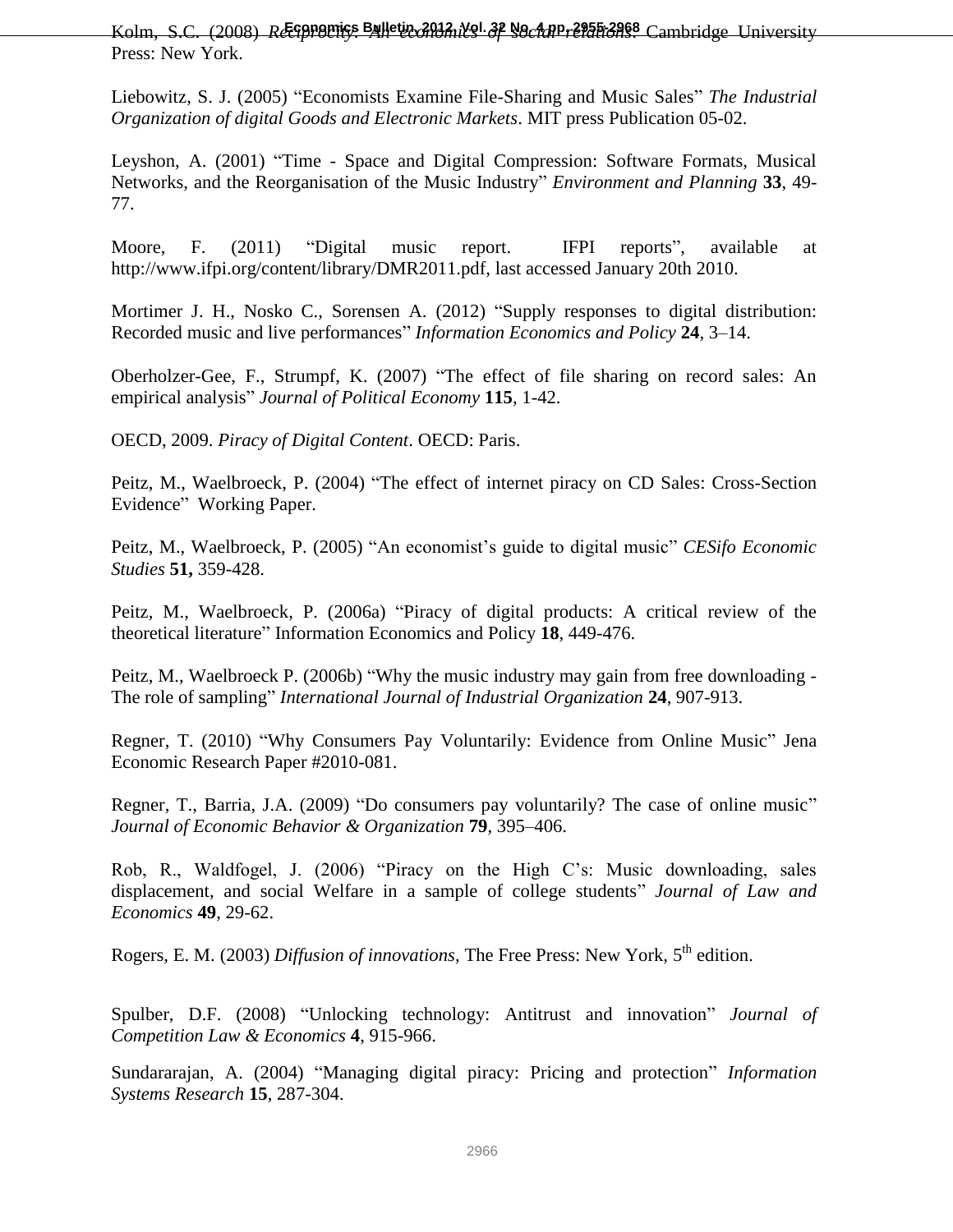Voida, A., Grinter, R. E., Ducheneaut, N. (2006) "Social practices around iTunes", in-*Consuming music together: Social and collaborative aspects of music consumption technologies* by K. O'Hara, B. Brown, Eds., Springer: The Netherlands, 57-83.

Waldfogel, J., 2010. "Music file sharing and sales displacement in the iTunes era" *Information economics and policy* **22**, 306-314.

Walsh, G., Mitchell, V.W., Frenzel, T., Wiedermann, K. (2003) "Internet-induced changes in consumer music procurement behavior: A German perspective" *Marketing Intelligence & Planning* **21**, 305 – 317.

Zentner, A. (2006) "Measuring the effect of file sharing on music purchases" *Journal of Law and Economics* **49**, 63-90.

Zhang, M.X. 2002) "Stardom, Peer-to-Peer and the Socially Optimal Distribution of Music" *mimeo*, Sloan School of Management, MIT.